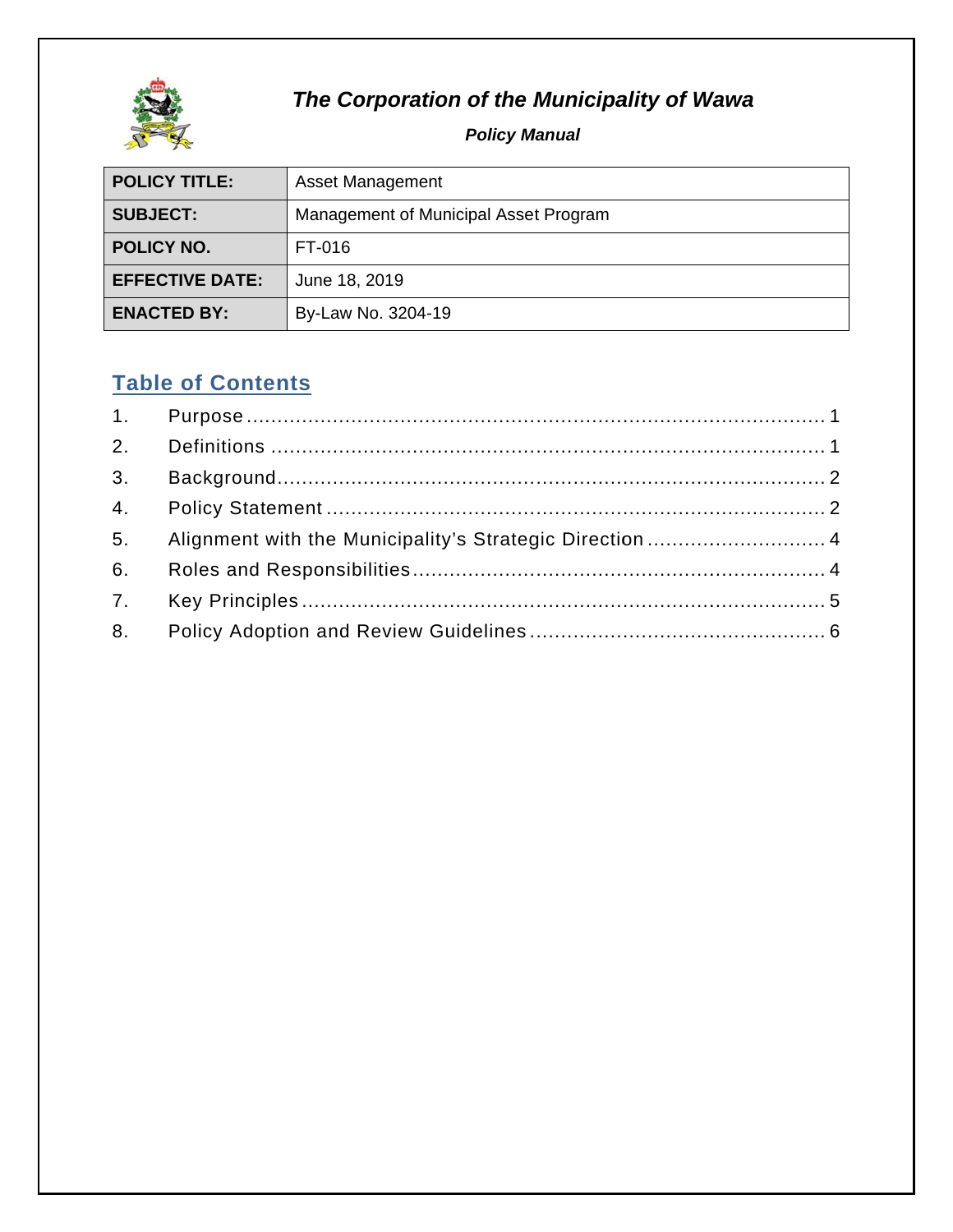#### **1. Purpose**

- 1.1 The purpose of this policy is to ensure the development of the Municipality of Wawa's asset management program, including roles and responsibilities, to facilitate logical and informed decision-making for the management of the Municipality's infrastructure, and to support the delivery of sustainable community services.
- 1.2 By using sound asset management practices, the Municipality can ensure that all infrastructure assets meet performance levels and continue to provide desired service levels in the most efficient and effective manner.
- 1.3 This policy demonstrates an organization-wide commitment to the good stewardship of infrastructure assets, and the adoption of best practices regarding asset management planning.

### **2. Definitions**

- 2.1 Unless otherwise noted, the definitions provided in this document align with those outlined in Ontario Regulation 588/17 (O. Reg. 588/17), Asset Management Planning for Municipal Infrastructure, under the Infrastructure for Jobs and Prosperity Act, 2015.
	- a) **Asset Management (AM):** The coordinated activity of an organization to realize value from assets. It considers all asset types, and includes all activities involved in the asset's life cycle from planning and acquisition/creation; to operational and maintenance activities, rehabilitation, and renewal; to replacement or disposal and any remaining liabilities. Asset management is holistic and normally involves balancing costs, risks, opportunities and performance benefits to achieve the total lowest lifecycle cost for each asset (ISO 55000).
	- b) **Asset Management Plan (AMP):** Documented information that specifies the activities, resources, and timescales required for an individual asset, or a grouping of assets, to achieve the organization's asset management objectives (ISO 55000). Under O. Reg. 588/17, by 2021 AMPs for core municipal infrastructure assets will be required to include the current levels of service being provided; the current performance of each asset category; a summary of assets in each asset category, their replacement cost, average age, condition information, and condition assessment protocols; lifecycle activities required to maintain current levels of service; discussion of population and economic forecasts; and documentation of processes to make inventory- and condition-related background information available to the public.
	- c) **Capitalization Threshold**: The value of a municipal infrastructure asset at or above which a municipality will capitalize the value of it and below which it will expense the value of it.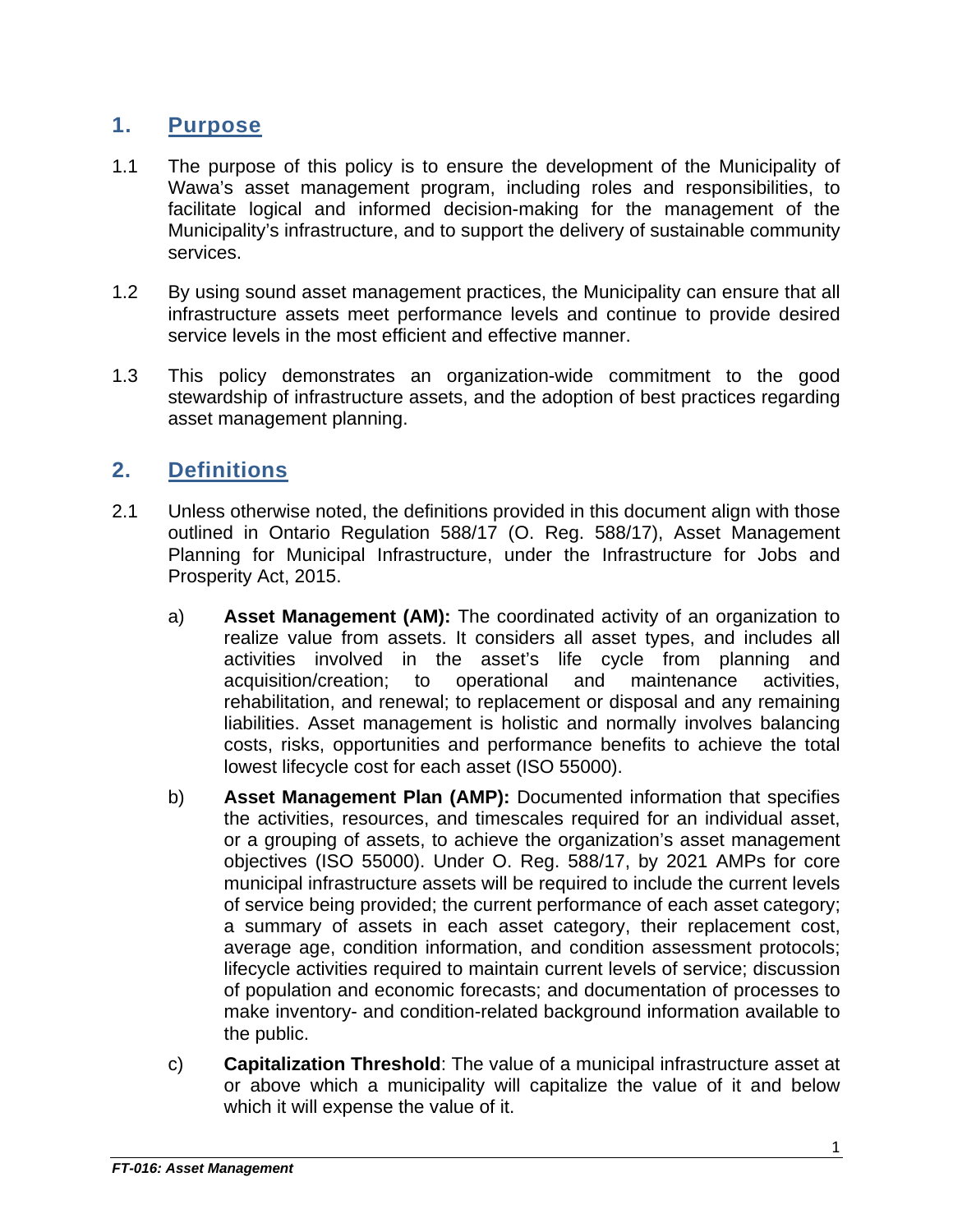- d) **Level of Service:** Parameters, or combination of parameters, which reflect social, political, environmental and economic outcomes that the organization delivers. Parameters can include, but are not necessarily limited to, safety, customer satisfaction, quality, quantity, capacity, reliability, responsiveness, environmental acceptability, cost, and availability (ISO 55000).
- e) **Lifecycle Activities:** Activities undertaken with respect to a municipal infrastructure asset over its service life, including constructing, maintaining, renewing, operating and decommissioning, and all engineering and design work associated with those activities..
- f) **Operating Costs:** The aggregate of costs, including energy costs, of operating a municipal infrastructure asset over its service life.
- g) **Service Life:** The total period during which a municipal infrastructure asset is in use or is available to be used.

## **3. Background**

- 3.1 Asset management refers to the policies, practices and procedures that combine to make the best possible decisions regarding the building, operating, maintaining, renewing, replacing and disposing of infrastructure assets. Asset management is an organization-wide process that involves the coordination of activities across multiple departments. As such, it is useful to implement a structured and coordinated approach to outlining the activities, roles and responsibilities required and the key principles that should guide all asset management decision-making.
- 3.2 A comprehensive approach to asset management will ensure service levels are being delivered in the most efficient and effective manner, and that due regard and process are applied to the long-term management and stewardship of the Municipality's capital infrastructure assets. In addition, it will align the Municipality with provincial and national standards and regulations enabling the organization to take full advantage of available grant funding opportunities.
- 3.3 The approval of this policy is an important step towards integrating the Municipality's strategic mission, vision and goals with its asset management program, and ensures that vital services and critical infrastructure are maintained and provided to the community at all times.

#### **4. Policy Statement**

4.1 The Municipality will implement a municipal asset management program through all departments. The program will promote lifecycle and risk management of all assets, with the goal of achieving the lowest total cost of ownership while meeting desired levels of services.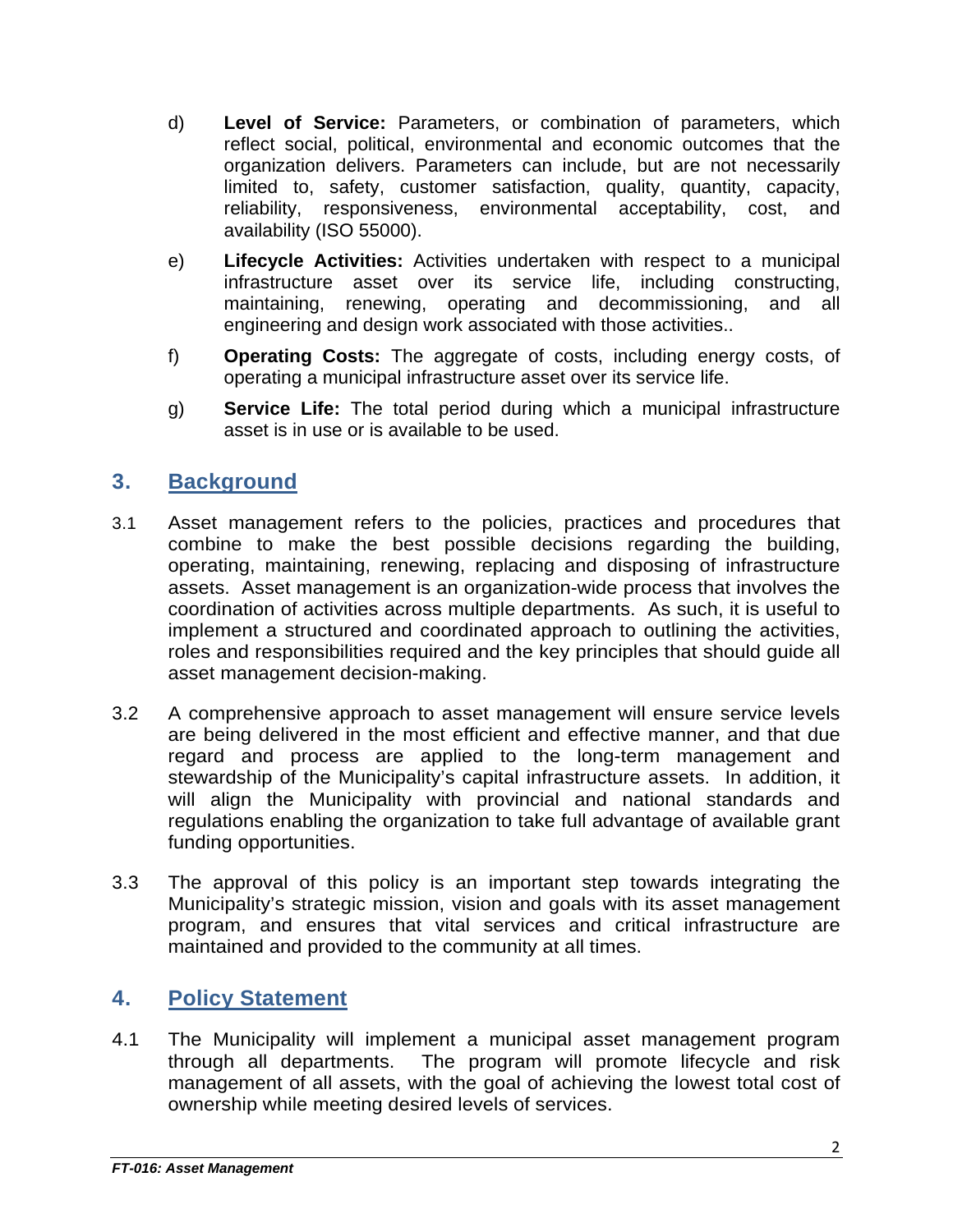- 4.2 The Municipality will develop and maintain an asset inventory of all capital assets which includes unique id, description, location information, value (both historical and replacement), performance characteristics and/or condition, estimated remaining life and estimated repair, rehabilitation or replacement date, and estimated cost for the repair, rehabilitation or replacement.
- 4.3 The Municipality will develop an asset management plan that incorporates all infrastructure categories and assets that meet the capitalization threshold outlined in the organization's Tangible Capital Asset Policy, and it will be updated at least every five years to promote, document and communicate continuous improvement.
- 4.4 The Municipality will implement continuous improvement protocols and adopt best practices regarding asset management planning, including:
	- a. Complete and Accurate Asset Data
	- b. Condition Assessment Protocols
	- c. Risk and Criticality Models
	- d. Lifecycle Management
	- e. Financial Strategy Development
	- f. Level of Service Framework
- 4.5 The Municipality will integrate asset management practices with its long-term financial planning and budgeting strategies. This includes the development of financial plans that determine the level of funding required to achieve short-term operating and maintenance needs, in addition to long-term funding needs to replace and/or renew assets based on full lifecycle costing.
- 4.6 The Municipality will consider the risks and vulnerabilities of infrastructure assets to climate change and the actions that may be required including, but not limited to, anticipated costs that could arise from these impacts, adaptation opportunities, mitigation approaches, disaster planning and contingency funding.
- 4.7 The Municipality will align all asset management planning with the Province of Ontario's land-use planning framework, including any relevant policy statements issued under section 3(1) of the *Planning Act*; shall conform with the provincial plans that are in effect on that date; and shall be consistent with all municipal plans.
- 4.8 The Municipality will coordinate planning between interrelated infrastructure assets with separate ownership structure by pursuing collaborative opportunities with neighbouring municipalities and jointly-owned municipal bodies wherever viable and beneficial.
- 4.9 The Municipality will provide opportunities for municipal residents and other interested parties to provide input into asset management planning wherever and whenever possible.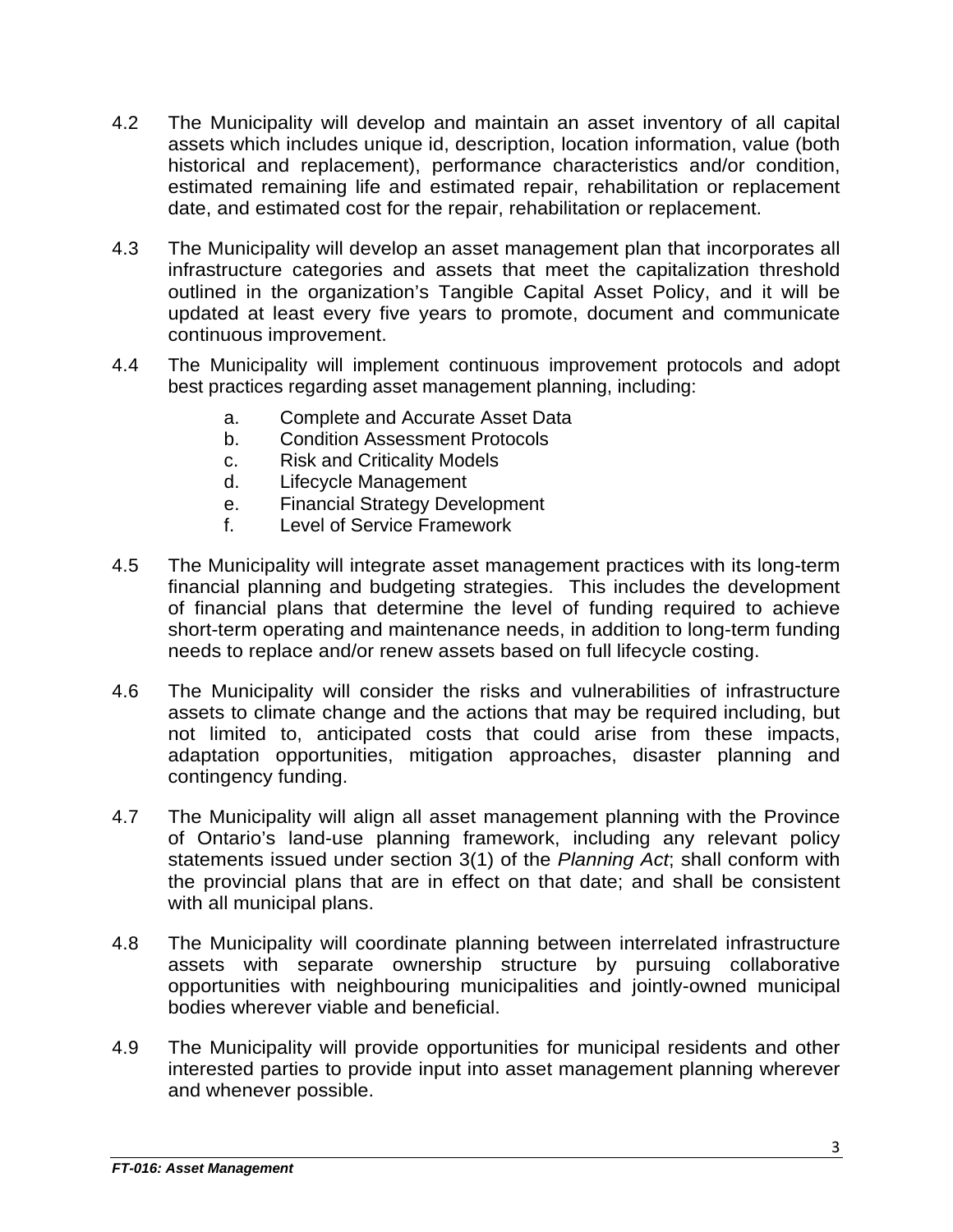### **5. Alignment with the Municipality's Strategic Direction**

- 5.1 This policy aligns with the organization objectives and key strategic documents of the Municipality, including:
	- Community and corporate strategic plans,
	- Official plans and land-use by-laws,
	- Financial plans,
	- Financial plans relating to water and wastewater assets,
	- Other municipal plans, documents and policies that have an impact on asset management planning.

#### **6. Roles and Responsibilities**

- 6.1 **Council** is responsible for:
	- a) Approving the Strategic Asset Management Policy and future updates;
	- b) Approving other items related to the Asset Management Plan such as Levels of Service and acceptable risk;
	- c) Approving the spending levels on capital assets through the annual operating and capital budgets.
- 6.2 **CAO/Treasurer** is responsible for:
	- a) Developing asset management strategies, plans, and procedures, in consultation with Council and the Senior Management Team;
	- b) Reporting to Council and updating the community on the status, effectiveness, and performance of work related to the implementation of this Asset Management Policy;
	- c) Development of policy and policy updates;
	- d) Considering and incorporating Asset Management in all other corporate plans (e.g. Strategic Plans).

#### 6.3 **Senior Management Team/Directors** are responsible for:

- a) Providing overall direction throughout the corporation to ensure that the asset management goals are achieved and that this plan aligns with other corporate plans;
- b) Establishing operations and maintenance policies to deliver Levels of Service and extending the useful life of assets;
- c) Monitoring Levels of Service and making recommendations to Council;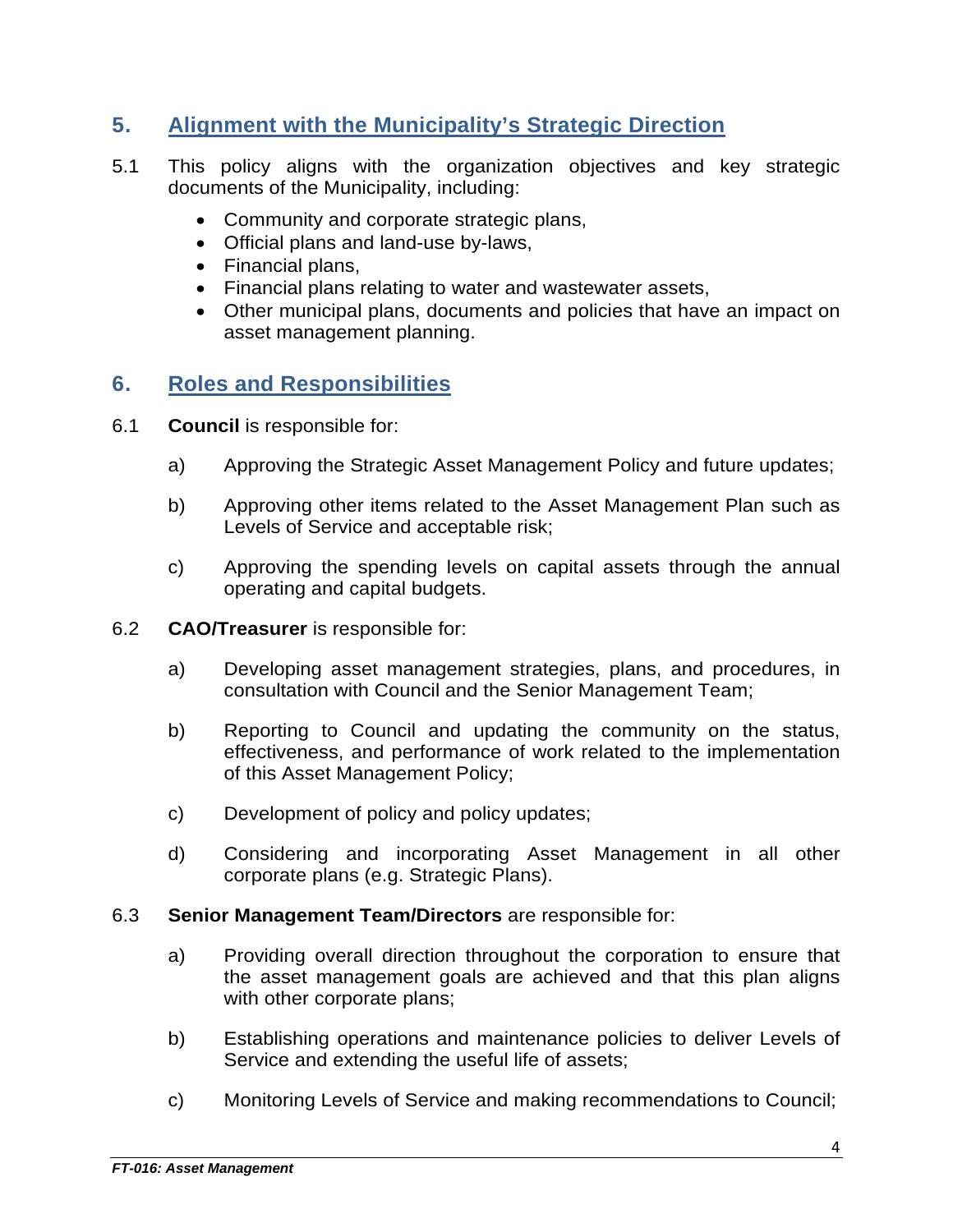d) Ensuring that adequate resources are available to implement and maintain core asset management practices.

### **7. Key Principles**

- 7.1 The Municipality shall consider the following principles as outlined in section 3 of the Infrastructure for Jobs and Prosperity Act, 2015, when making decisions regarding asset management:
	- a) Infrastructure planning and investment should take a long-term view, and decision-makers should take into account the needs of citizens by being mindful of, among other things, demographic and economic trends.
	- b) Infrastructure planning and investment should take into account any applicable budgets or fiscal plans.
	- c) Infrastructure priorities should be clearly identified in order to better inform investment decisions respecting infrastructure.
	- d) Infrastructure planning and investment should ensure the continued provision of core public services.
	- e) Infrastructure planning and investment should promote economic competitiveness, productivity, job creation and training opportunities.
	- f) Infrastructure planning and investment should ensure that the health and safety of workers involved in the construction and maintenance of infrastructure assets is protected.
	- g) Infrastructure planning and investment should foster innovation by creating opportunities to make use of innovative technologies, services and practices, particularly where doing so would utilize technology, techniques and practices developed in Ontario.
	- h) Infrastructure planning and investment should be evidence-based and transparent, and, subject to any restrictions or prohibitions under an Act or otherwise by law on the collection, use or disclosure of information,
		- i. investment decisions respecting infrastructure should be made on the basis of information that is either publicly available or is made available to the public, and
		- ii. information with implications for infrastructure planning should be shared between the Municipality and broader public sector entities, and should factor into investment decisions respecting infrastructure.